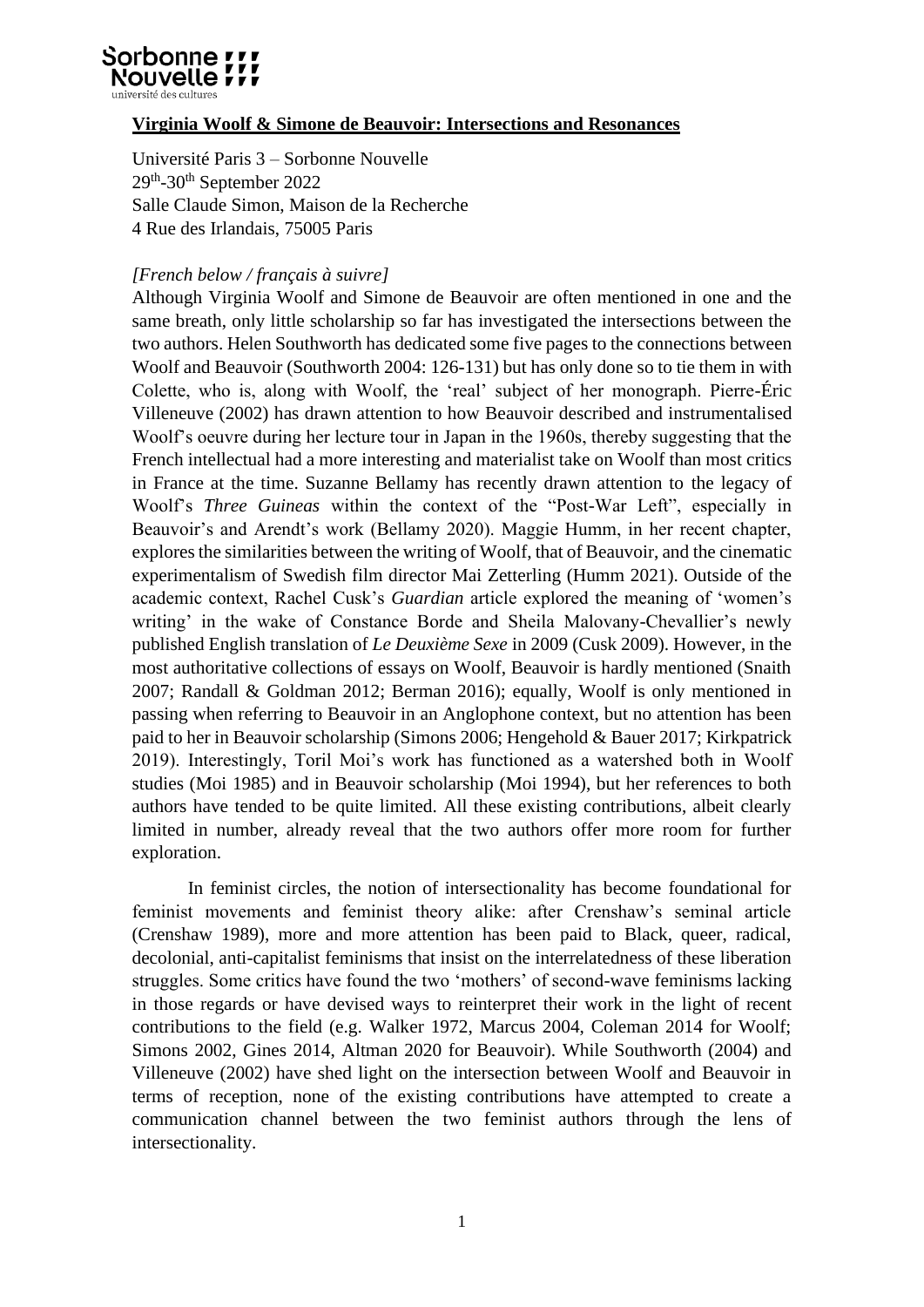

Recently, the concept of resonance has gained wider currency in the humanities and in literary studies more specifically (Dimock 1997; Toop 2010; Rosa 2016; Napolin 2020). Although this flexible, often somewhat nebulous term has been found to be wanting in terms of academic rigour, it has often been pointed out how beneficial this could be for scholars who are interested in the reverberations between textual voices and echoes, readerships, and the slow rippling out of ideas beyond a purely diachronic understanding of influence. By focusing on the resonances between Woolf, Beauvoir, and possibly other authors and thinkers, this conference intends to bring together a varied ensemble of scholars to collaborate in order to piece together a version of literature, philosophy, and culture that exceeds all sorts of boundaries – disciplinary, geographical, linguistic, and textual.

The aim is thus to bring together Woolf scholars and Beauvoir scholars to rethink the intersections and resonances between the two 'mothers' of second-wave feminisms, both within and beyond their respective literary and philosophical productions. Topics of interest may include, but are not limited to:

- The reception of Woolf and/or Beauvoir in feminist circles, past and present;
- Intersectional feminism in and beyond Woolf and Beauvoir:
- Sound and resonance in the works of Woolf and Beauvoir;
- Literature and philosophy, literary theory between Woolf and Beauvoir;
- Pacifism, fascism and war in Woolf and Beauvoir:
- Corporeality, embodiment, and the body between Woolf and Beauvoir;
- Life-writing and autobiography in Woolf and Beauvoir;
- Resonances of Woolf and/or Beauvoir in other authors, either their contemporaries or ours (e.g. Marcel Proust, Simone Weil, Colette, Nathalie Sarraute, Alain Robbe-Grillet, Franz Kafka, Violette Leduc, Annie Ernaux, Rachel Cusk, Ian McEwan, Toni Morrison, bell hooks, Jeannette Winterson, etc.);
- Woolf, Beauvoir, and translation;
- Woolf, Beauvoir, and the philosophical tradition (e.g. phenomenology, psychoanalysis, feminist philosophy, queer theory, decolonial thought).

This hybrid international conference intends to be markedly horizontal: there will be no keynote speaker; rather, the two communities of scholars are meant to collaborate and exchange ideas about Woolf and Beauvoir. No prior engagement with both authors is expected, and we would like to encourage every participant to be generous and generative in their approach to others.

The conference will take the form of several thematically linked panels on Woolf and Beauvoir. Proposals can be for single papers or for group papers or panels, as long as Woolf academics and Beauvoir scholars are involved in every panel. We also welcome proposals of roundtables around a specific subject or book that brings Woolf and Beauvoir together. A publication project will ensue.

Registration fees for the conference are  $E20$  for senior academics (lecturers, professors), but no fees are required for students and PhD candidates. The languages of the conference are English and French, preferably with a concise summary and a presentation in the other language in order to make your contribution accessible to all.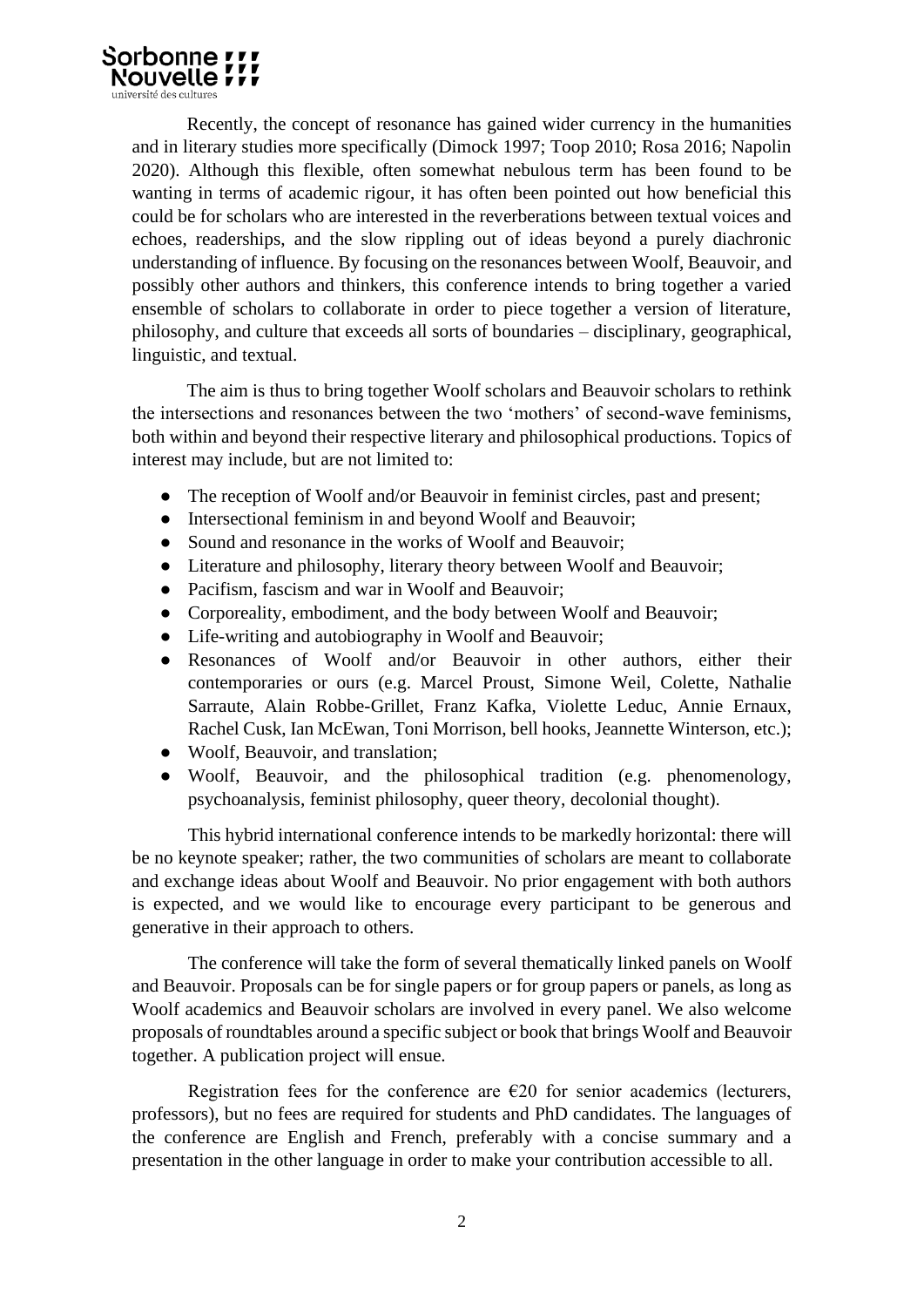

Proposals should be sent to [woolfbeauvoir22@gmail.com](mailto:woolfbeauvoir22@gmail.com) by the 20th June 2022. For 20-minute papers, proposals should be of no more than 300 words and should be accompanied by four keywords and a short bio (200 words), along with an expressed preference for attending the conference in person or online. For roundtables, proposals should be of no more than 400 words and should include a short bio of every person involved in the roundtable (no more than 4 people, with a 200-word bio for each speaker). Notifications of acceptance will be sent by 30<sup>th</sup> June 2022.

#### **Works cited**

Altman, Meryl. 2020. *Beauvoir in Time*. Brill.

- Bellamy, Suzanne. 2020. 'Woolf and the Post-War Left: Simone de Beauvoir, Hanna Arendt, Legacies and Resonances of *Three Guineas*'. In *Conversas com Virginia Woolf*, edited by David Pinho, Maria A. de Oliveira, Nícea Nogueira. Ape'Ku. 262-273.
- Berman, Jessica, ed. 2016. *A Companion to Virginia Woolf*. Wiley-Blackwell.
- Coleman, Lisa. 2014. 'Woolf's Troubled and Troubling Relationship to Race. The Long Reach of the White Arm of Imperialism'. In *Virginia Woolf and the Common(wealth) Reader*, edited by Helen Wussow and Mary Ann Gillies, Liverpool University Press.
- Crenshaw, Kimberlé. 1989. 'Demarginalizing the Intersection of Race and Sex: A Black Feminist Critique of Antidiscrimination Doctrine, Feminist Theory and Antiracist Politics', *University of Chicago Legal Forum* 1 (8), pp. 139-167.
- Cusk, Rachel. 2009. 'Shakespeare's Daughters'. *The Guardian*, 12 December 2009. [https://www.theguardian.com/books/2009/dec/12/rachel-cusk-women-writing](https://www.theguardian.com/books/2009/dec/12/rachel-cusk-women-writing-review)[review](https://www.theguardian.com/books/2009/dec/12/rachel-cusk-women-writing-review) [last accessed 19/10/2021 10.55].
- Dimock, Wai Chee. 1997. 'A Theory of Resonance', *PMLA* 112 (5), pp. 1060-1071.
- Gines, Kathryn T. [Kathryn Sophia Belle]. 'Comparative and Competing Frameworks of Oppression in Simone de Beauvoir's *The Second Sex*', *Graduate Faculty Philosophy Journal* 1-2, 2014, pp. 251-273.
- Hengehold, Laura, and Nancy Bauer, eds. 2017. *A Companion to Simone de Beauvoir*. Wiley-Blackwell.
- Humm, Maggie. 2021. 'Realms of Resemblance: Virginia Woolf, Simone de Beauvoir and Maï Zetterling'. In *Women Writers and Experimental Narratives: Early Modern to Contemporary*, edited by Kate Aughterson and Deborah Philips, Palgrave Macmillan, 125–37.
- Kirkpatrick, Kate. 2019. *Becoming Beauvoir: A Life*. Bloomsbury.
- Marcus, Jane. 2004. *Hearts of Darkness: White Women Write Race*. Rutgers University Press.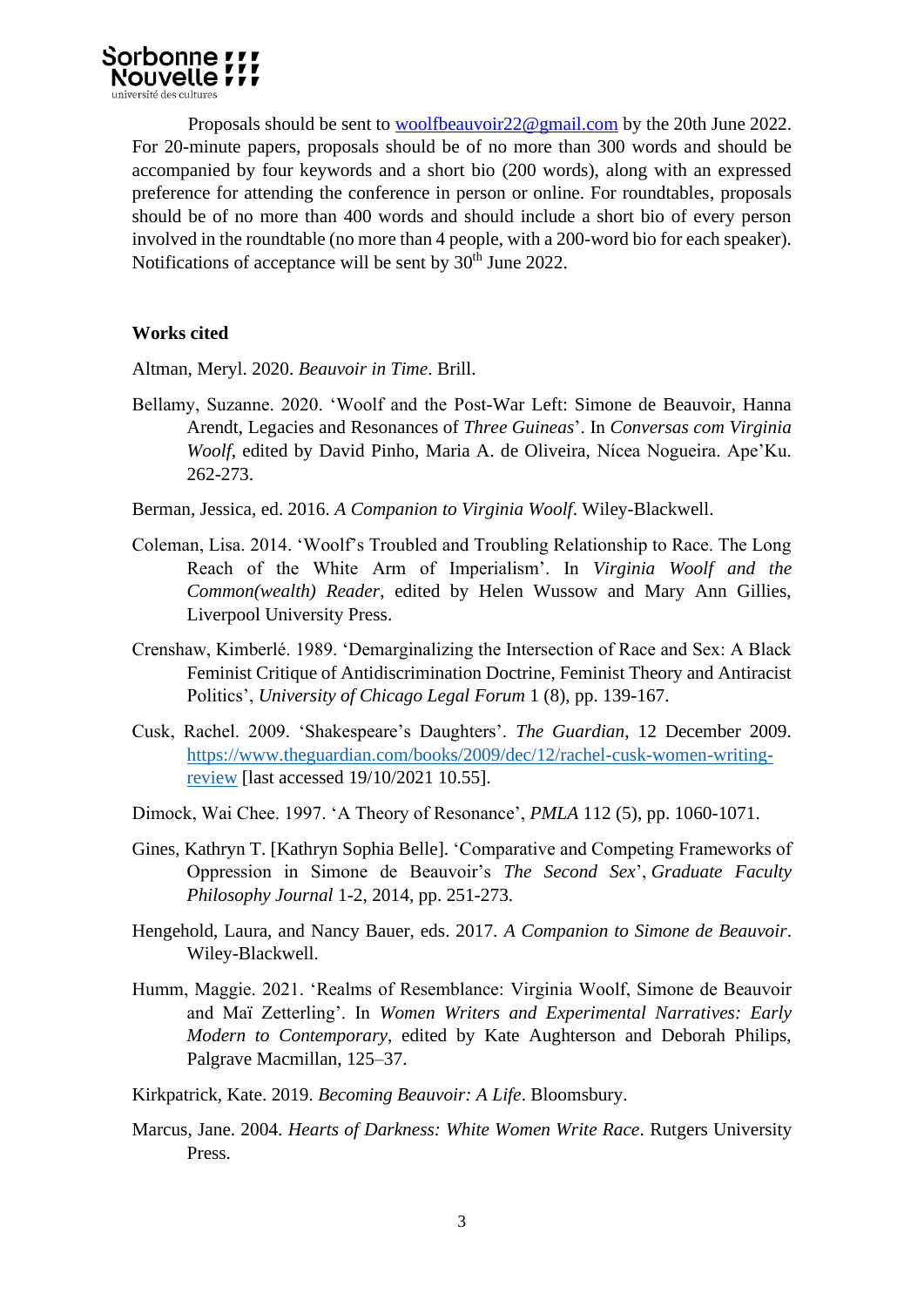

Moi, Toril. 1985. *Sexual/Textual Politics: Feminist Literary Theory*. Methuen.

- Moi, Toril. 1994. *Simone de Beauvoir: The Making of an Intellectual Woman*. Oxford University Press.
- Napolin, Julie Beth. 2020. *The Fact of Resonance: Modernist Acoustics and Narrative Form*. Fordham University Press.
- Randall, Bryony, and Jane Goldman, eds. 2012. *Virginia Woolf in Context*. Literature in Context. Cambridge University Press.
- Rosa, Hartmut. 2016. *Resonanz: Eine Soziologie der Weltbeziehung*. Suhrkamp. Translated into English by James Wagner, *Resonance: A Sociology of Our Relationship to the World*. Polity. 2019.
- Simons, Margaret A. 2002. 'Beauvoir and the Problem of Racism'. In *Philosophers on Race: Critical Issues*, edited by Julie K. Ward and Tommy L. Lott, Blackwell.
- Simons, Margaret A., ed. 2006. *The Philosophy of Simone de Beauvoir: Critical Essays*, Indiana University Press.
- Snaith, A., ed. 2007. *Palgrave Advances in Virginia Woolf Studies*. Palgrave Macmillan.
- Southworth, Helen. 2004. *The Intersecting Realities and Fictions of Virginia Woolf and Colette*. The Ohio State University Press.
- Toop, David. 2010. *Sinister Resonance: The Mediumship of the Listener*. Continuum.
- Villeneuve, Pierre-Éric. 2002. 'Virginia Woolf among Writers and Critics: The French Intellectual Scene'. In *The Reception of Virginia Woolf in Europe*, edited by Mary Ann Caws and Nicola Luckhurst, Continuum, pp. 19-38.
- Walker, Alice. 1972. 'In Search of Our Mothers' Gardens'. In *Within the Circle: An Anthology of African American Literary Criticism from the Harlem Renaissance to the Present*, edited by Angelyn Mitchell, Duke University Press, 1994.

Scientific committee: Isabelle Alfandary (Sorbonne Nouvelle), Marie Allègre (Birmingham), Rossana Bonadei (Bergamo), Claire Davison (Sorbonne Nouvelle), Valérie Favre (Lyon 2), Michela Gardini (Bergamo), Jean-Louis Jeannelle (Sorbonne), Jessica Passos (Northwestern-Sorbonne Nouvelle), Luca Pinelli (Bergamo-Sorbonne Nouvelle), Bryony Randall (Glasgow), Marine Rouch (Toulouse 2).

Organising committee: Luca Pinelli, Jessica Passos, Claire Davison.

For further information do not hesitate to contact us at [woolfbeauvoir22@gmail.com](mailto:woolfbeauvoir22@gmail.com) or [luca.pinelli@sorbonne-nouvelle.fr](mailto:luca.pinelli@sorbonne-nouvelle.fr) / [luca.pinelli@unibg.it.](mailto:luca.pinelli@unibg.it)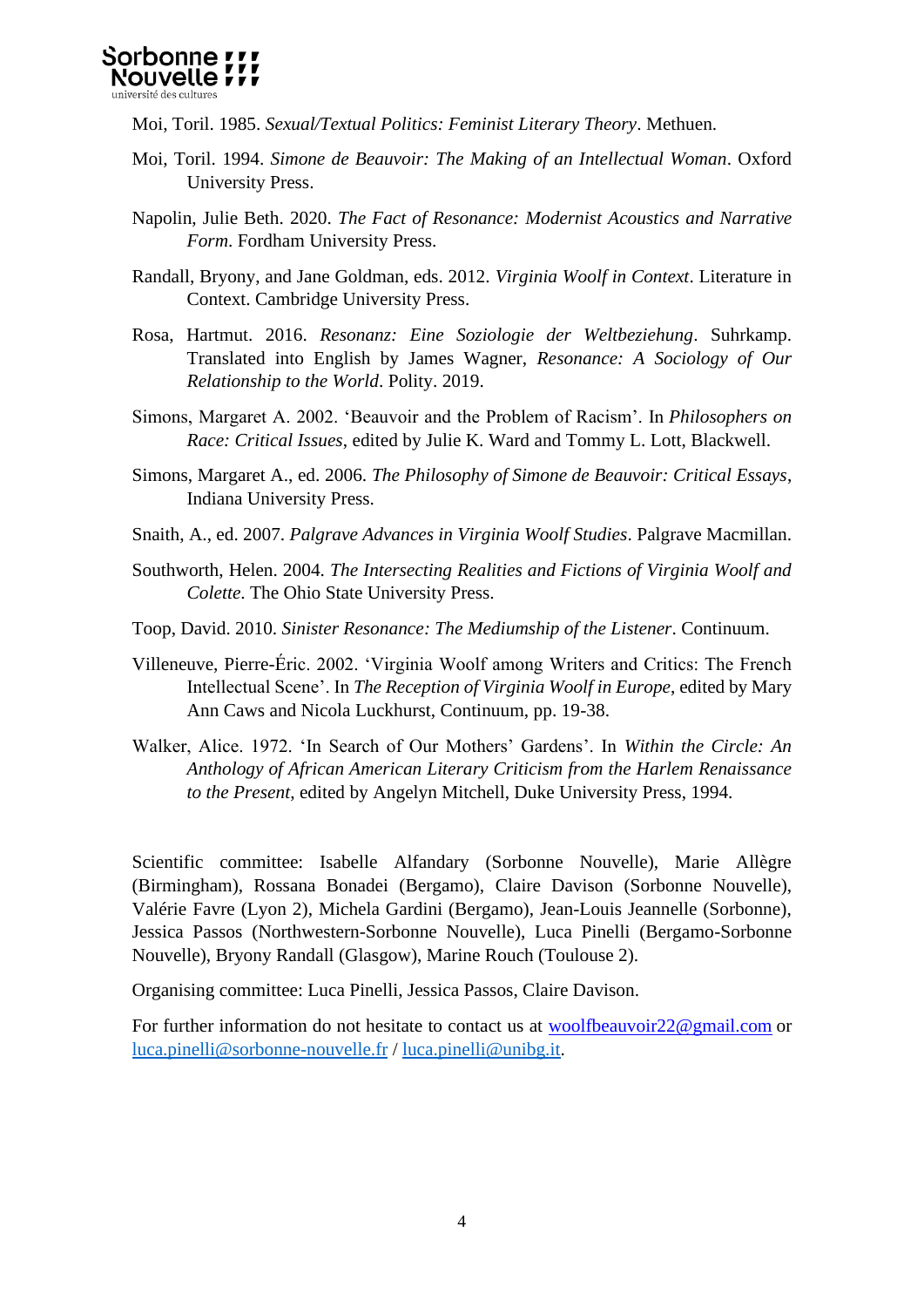

### **Virginia Woolf & Simone de Beauvoir : intersections et résonances**

Bien que l'on réunisse souvent les noms de Virginia Woolf et de Simone de Beauvoir, peu de recherches ont été menées jusqu'à présent sur les intersections entre ces deux autrices. Helen Southworth a consacré quelques pages aux liens entre Woolf et Beauvoir (Southworth 2004 : 126-131) mais surtout dans le but de les relier à Colette, qui est, avec Woolf, le **«** véritable **»** sujet de sa monographie. Pierre-Éric Villeneuve (2002) a attiré l'attention sur la façon dont Beauvoir a décrit et fait usage de l'œuvre woolfienne lors de sa tournée de conférences au Japon dans les années 1960, suggérant ainsi que l'intellectuelle française avait une vision matérialiste de Woolf plus riche que celle de la plupart des critiques français·e·s de l'époque. Suzanne Bellamy s'est récemment intéressée à l'héritage des *Trois Guinées* de Woolf dans le contexte de la **«** gauche d'aprèsguerre **»**, en particulier dans l'œuvre de Beauvoir et d'Arendt (Bellamy 2020). Dans un récent chapitre, Maggie Humm explore les similitudes entre l'écriture de Woolf, celle de Beauvoir et l'expérimentalisme cinématographique de la réalisatrice suédoise Mai Zetterling (Humm 2021). En dehors du contexte universitaire, dans son article pour le *Guardian*, Rachel Cusk s'est quant à elle penchée sur la signification d'« écriture féminine » (Cusk 2009) suite à la nouvelle traduction anglaise par Constance Borde et Sheila Malovany-Chevallier du *Deuxième Sexe*, publiée en 2009. Cependant, dans les recueils d'essais sur Woolf qui font le plus autorité, Beauvoir est à peine mentionnée (Snaith 2007 ; Randall & Goldman 2012 ; Berman 2016). De même, Woolf n'est évoquée qu'en passant lorsqu'il est question de Beauvoir dans un contexte anglophone, et aucune attention ne lui a été accordée dans la recherche beauvoirienne (Simons 2006 ; Hengehold & Bauer 2017 ; Kirkpatrick 2019). Il est important de souligner que le travail de Toril Moi a constitué un tournant, à la fois dans les études sur Woolf (Moi 1985) et dans les études sur Beauvoir (Moi 1994), mais ses références aux deux autrices demeurent assez circonscrites. Bien qu'en nombre limité, ces diverses contributions démontrent que l'articulation de ces deux figures et œuvres offre de nombreuses pistes d'exploration.

Dans les milieux féministes, tant au sein des communautés militantes que dans les travaux théoriques, la notion d'intersectionnalité est devenue fondamentale : à la suite de l'article fondateur de Crenshaw (Crenshaw 1989), une attention croissante est accordée aux féminismes noirs, queer, radicaux, décoloniaux et anticapitalistes qui insistent sur l'interdépendance de ces luttes de libération. Certain·e·s critiques ont mis en évidence les points aveugles de ces deux **«** mères **»** des féminismes de la deuxième vague et/ou renouvelé leurs travaux à la lumière de contributions féministes récentes (par exemple, Walker 1972, Marcus 2004, Coleman 2014 pour Woolf ; Simons 2002, Gines 2014, Altman 2020 pour Beauvoir). Si Southworth (2004) et Villeneuve (2002) ont déjà abordé une partie de la réception de Woolf chez Beauvoir, personne, jusqu'ici, n'a véritablement tenté de mettre en regard ces deux œuvres via la notion d''intersectionnalité.

Récemment, le concept de résonance(s) a gagné en popularité au sein des sciences humaines et sociales et, plus spécifiquement, dans les études littéraires (Dimock 1997 ; Toop 2010 ; Rosa 2016 ; Napolin 2020). Si l'on a parfois jugé cette notion (malléable mais quelque peu nébuleuse) insuffisamment rigoureuse, elle se révèle néanmoins particulièrement heuristique pour les chercheur·e·s s'intéressant aux réverbérations entre les voix textuelles, aux effets d'échos, aux lectorats et à la diffusion progressive des idées au-delà de conceptions purement diachroniques de l'influence. Se proposant d'explorer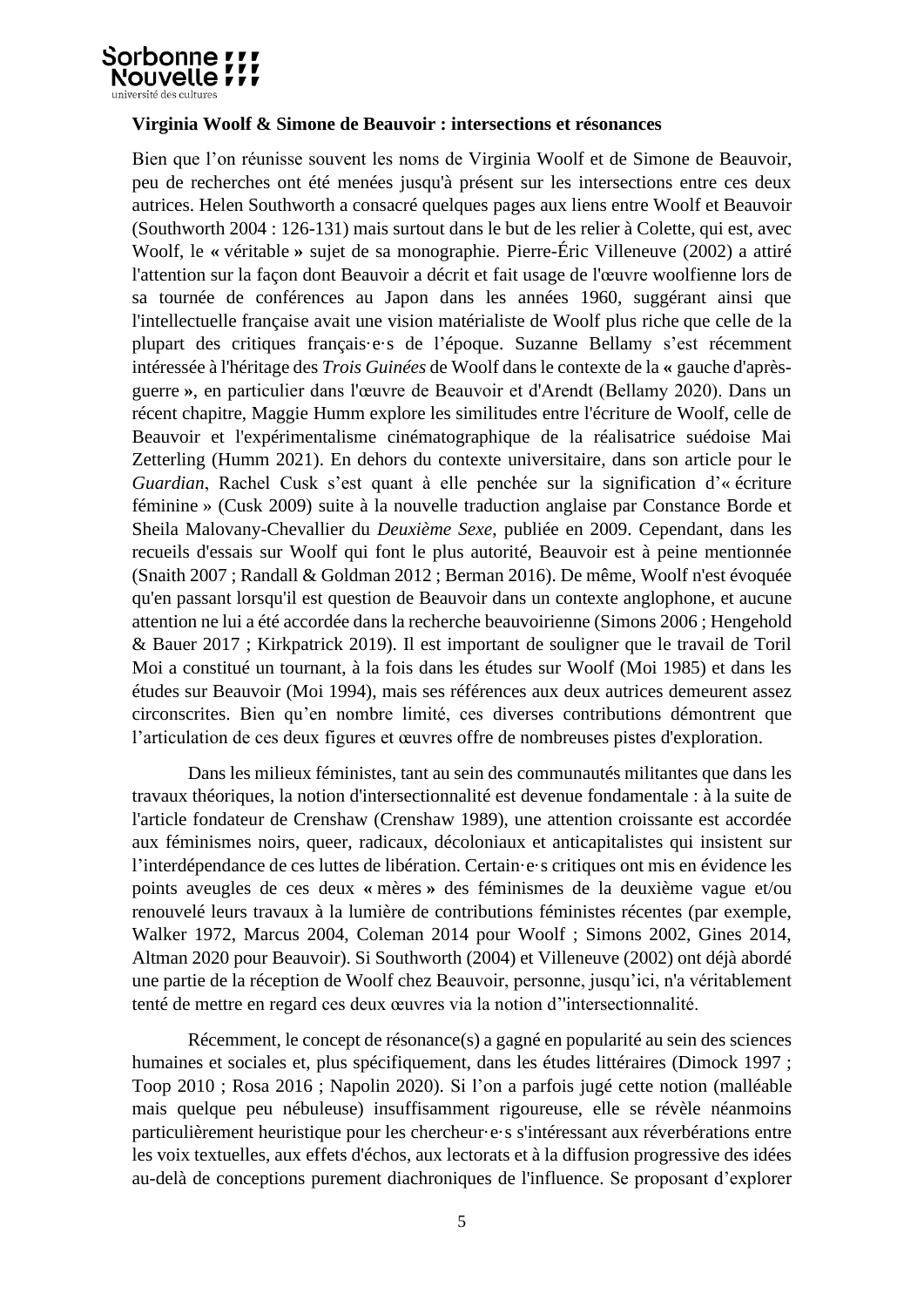

les résonances entre Woolf, Beauvoir et éventuellement d'autres auteur·ice·s et théoricien·ne·s, ce colloque vise à réunir une hétérogénéité de chercheur·e·s dans une perspective littéraire, philosophique et culturelle, au-delà des frontières disciplinaires, géographiques, linguistiques et textuelles.

Nous souhaitons rassembler spécialistes de Woolf et spécialistes de Beauvoir pour (re)penser ensemble les résonances et intersections de ces deux figures centrales du féminisme de la deuxième vague, à la fois à partir de et au-delà de leurs productions littéraires et philosophiques respectives. Nous invitons des contributions s'attachant en particulier à :

- La réception de Woolf et/ou de Beauvoir dans les cercles féministes, passés et présents ;
- Le féminisme intersectionnel à partir de et après Woolf et Beauvoir ;
- Le son et la résonance dans les œuvres de Woolf et Beauvoir ;
- Littérature et philosophie, théorie littéraire à l'intersection des œuvres de Woolf et de Beauvoir ;
- Pacifisme, fascisme et guerre chez Woolf et Beauvoir ;
- Corps, corporéité, incarnation aux intersections de Woolf et Beauvoir ;
- Écriture de soi, écriture de la vie et autobiographie chez Woolf et Beauvoir ;
- Résonances de Woolf et/ou Beauvoir chez d'autres auteur·ice·s, qu'iels soient leurs contemporain·e·s ou les nôtres (par exemple, Marcel Proust, Simone Weil, Colette, Nathalie Sarraute, Alain Robbe-Grillet, Franz Kafka, Violette Leduc, Annie Ernaux, Rachel Cusk, Ian McEwan, Toni Morrison, bell hooks, Jeannette Winterson, etc. :)
- Woolf, Beauvoir et la traduction ou en traduction ;
- Woolf, Beauvoir et la tradition philosophique (par exemple, phénoménologie, psychanalyse, philosophie féministe, théorie queer, pensée décoloniale).

Cette conférence internationale et hybride se veut résolument horizontale. Il n'y aura pas d'invité·e·s d'honneur et les communautés universitaires ainsi réunies seront surtout appelées à collaborer, à échanger des idées sur Woolf et Beauvoir. Aucune connaissance approfondie portant à la fois sur Woolf et sur Beauvoir n'est requise et nous encourageons nos participant·e·s à étendre ce principe à leurs interlocuteur·ice·s au cours des questions et échanges lors de la conférence.

Le colloque sera organisé en panels thématiques réunissant Woolf et Beauvoir. Nous accueillons des propositions de communications individuelles, collectives ou de table ronde, à condition que des universitaires spécialistes de Woolf et/ ou de Beauvoir participent à chaque panel. Des propositions de tables rondes autour d'un sujet spécifique ou d'un ouvrage rapprochant Woolf et Beauvoir sont également les bienvenues. Cette conférence donnera lieu à un projet de publication.

Les frais d'inscription à la conférence sont de 20  $\epsilon$  pour les universitaires titulaires (maître·sse·s de conférences, professeur·e·s) mais aucun frais n'est exigé pour les étudiant·e·s et les doctorant·e·s. Les langues de la conférence seront l'anglais et le français. Pour que les contributions soient accessibles à tou·te·s, nous demandons à nos contributeur·ice·s de bien vouloir préparer, pour le colloque, un résumé concis et une version de leur travail dans l'autre langue que celle de leur présentation.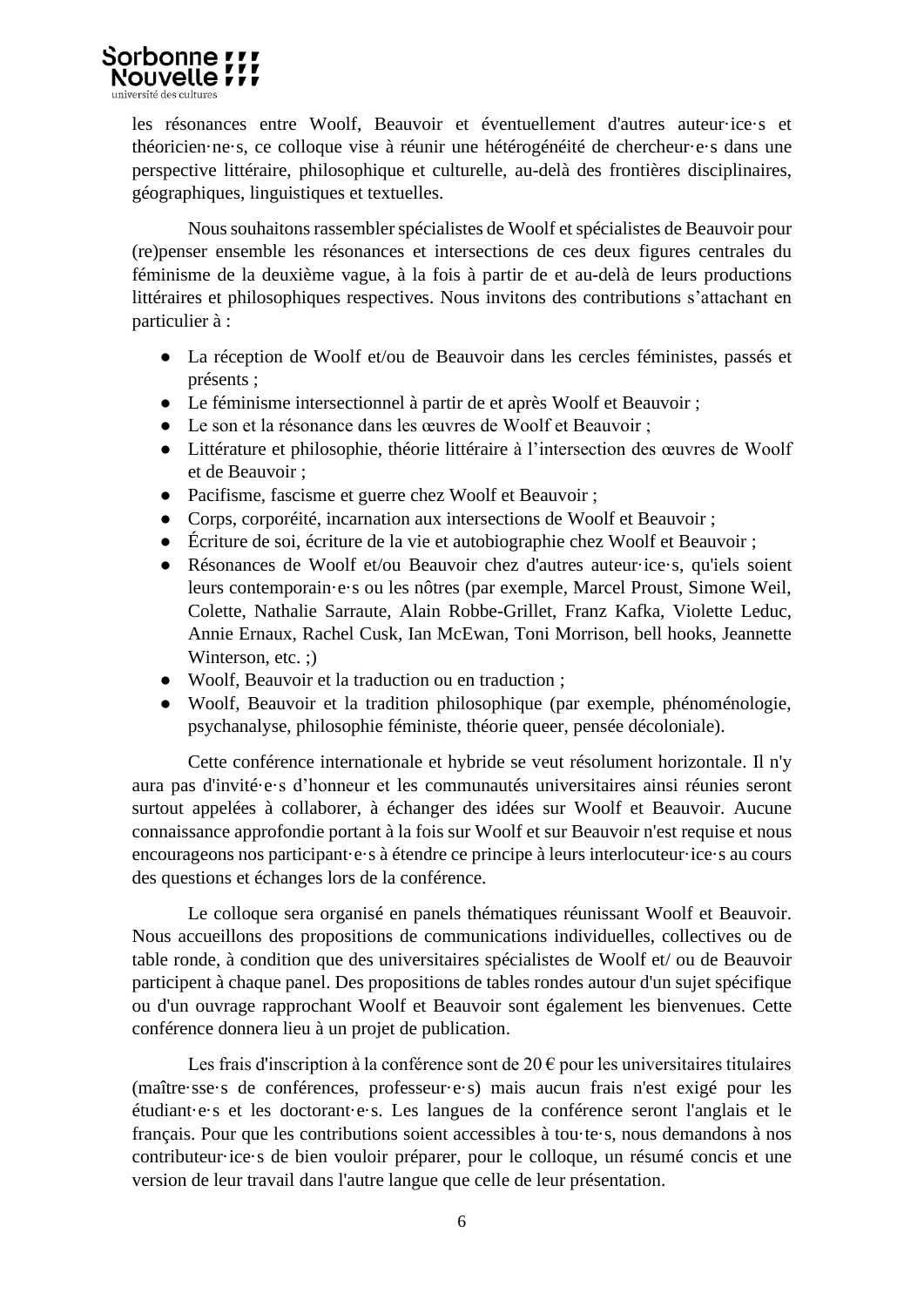Les propositions sont à envoyer à woolfbeauvoir22@gmail.com avant le 20 juin 2022. Pour les communications de 20 minutes, les propositions ne doivent pas dépasser 300 mots et devront être accompagnées de quatre mots-clés et d'une courte biographie (200 mots), ainsi que d'une préférence exprimée pour une participation à la conférence en personne ou en ligne. Pour les tables rondes, les propositions ne doivent pas dépasser 400 mots et doivent inclure une courte biographie pour chaque participant**·**e à la table ronde (pas plus de 4 personnes, avec une biographie de 200 mots pour chaque intervenant·e). Les notifications d'acceptation seront envoyées avant le 30 juin 2022.

# **Œuvres citées**

Altman, Meryl. 2020. *Beauvoir in Time*. Brill.

- Bellamy, Suzanne. 2020. 'Woolf and the Post-War Left: Simone de Beauvoir, Hanna Arendt, Legacies and Resonances of *Three Guineas*'. In *Conversas com Virginia Woolf*, edited by David Pinho, Maria A. de Oliveira, Nícea Nogueira. Ape'Ku. 262-273.
- Berman, Jessica, ed. 2016. *A Companion to Virginia Woolf*. Wiley-Blackwell.
- Coleman, Lisa. 2014. 'Woolf's Troubled and Troubling Relationship to Race. The Long Reach of the White Arm of Imperialism'. In *Virginia Woolf and the Common(wealth) Reader*, edited by Helen Wussow and Mary Ann Gillies, Liverpool University Press.
- Crenshaw, Kimberlé. 1989. 'Demarginalizing the Intersection of Race and Sex: A Black Feminist Critique of Antidiscrimination Doctrine, Feminist Theory and Antiracist Politics', *University of Chicago Legal Forum* 1 (8), pp. 139-167.
- Cusk, Rachel. 2009. 'Shakespeare's Daughters'. *The Guardian*, 12 December 2009. [https://www.theguardian.com/books/2009/dec/12/rachel-cusk-women-writing](https://www.theguardian.com/books/2009/dec/12/rachel-cusk-women-writing-review)[review](https://www.theguardian.com/books/2009/dec/12/rachel-cusk-women-writing-review) [last accessed 19/10/2021 10.55].
- Dimock, Wai Chee. 1997. 'A Theory of Resonance', *PMLA* 112 (5), pp. 1060-1071.
- Gines, Kathryn T. [Kathryn Sophia Belle]. 'Comparative and Competing Frameworks of Oppression in Simone de Beauvoir's *The Second Sex*', *Graduate Faculty Philosophy Journal* 1-2, 2014, pp. 251-273.
- Hengehold, Laura, and Nancy Bauer, eds. 2017. *A Companion to Simone de Beauvoir*. Wiley-Blackwell.
- Humm, Maggie. 2021. 'Realms of Resemblance: Virginia Woolf, Simone de Beauvoir and Maï Zetterling'. In *Women Writers and Experimental Narratives: Early Modern to Contemporary*, edited by Kate Aughterson and Deborah Philips, Palgrave Macmillan, 125–37.
- Kirkpatrick, Kate. 2019. *Becoming Beauvoir: A Life*. Bloomsbury.
- Marcus, Jane. 2004. *Hearts of Darkness: White Women Write Race*. Rutgers University Press.